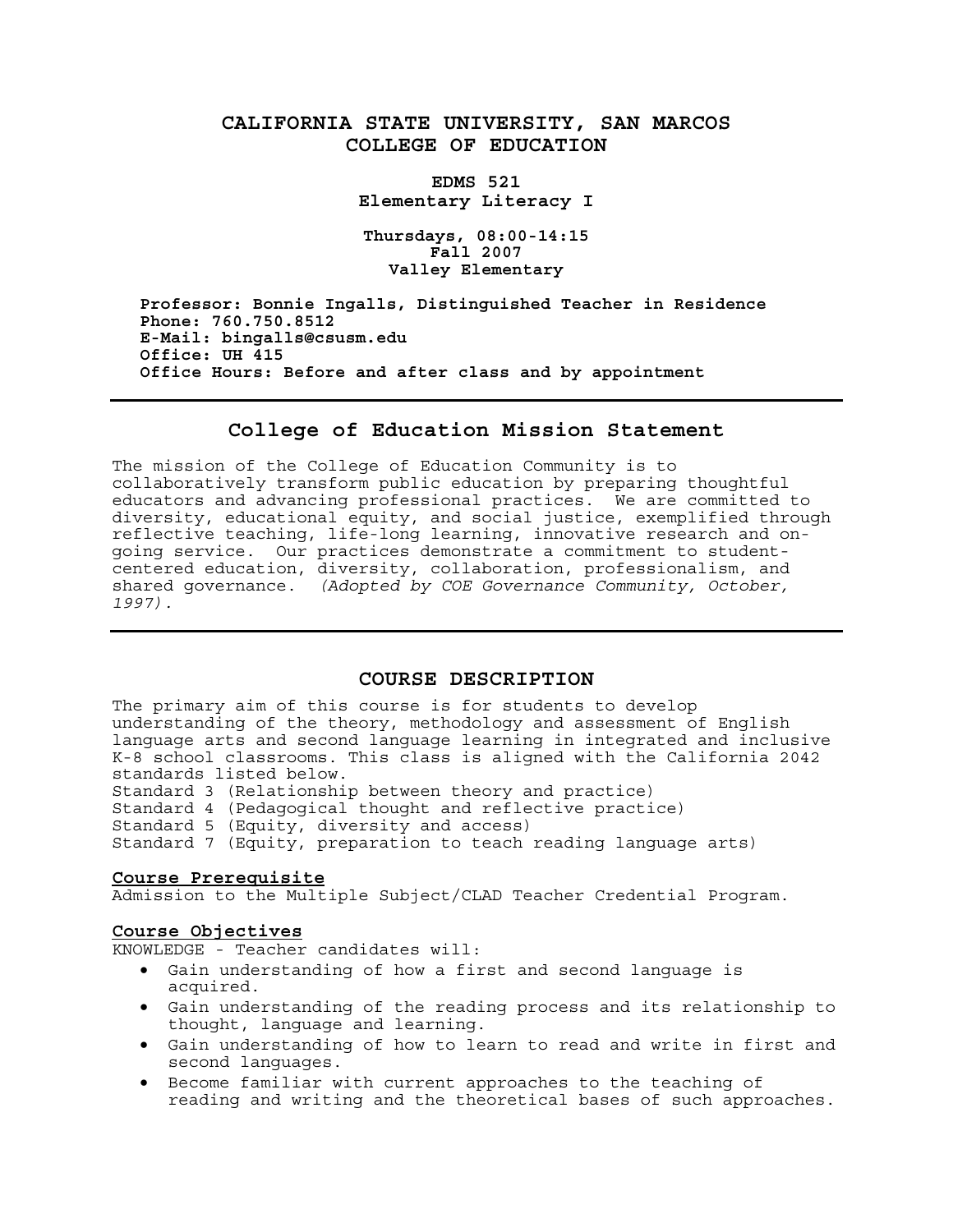- Become familiar with current approaches to the teaching of reading and writing in culturally and linguistically diverse elementary school classrooms.
- Become familiar with classroom diagnostic techniques and evaluation procedures.
- Become familiar with current approaches to the teaching of reading and writing to children with special learning needs.

SKILLS - Teacher candidates will:

- Become sensitive observers of children's language-using behaviors.
- Analyze children's reading /writing behavior as basis for making instructional decisions.
- Translate the results of formal and informal assessment of children's reading and writing behaviors into instructional planning.
- Develop the ability to select appropriate materials and instructional strategies to meet the individual needs of students.
- Learn how to organize the classroom for teaching reading and writing to culturally and linguistically diverse populations.

ATTITUDES AND VALUES - Teacher candidates will:

- Develop an appreciation for the natural language abilities children possess for processing and producing print.
- Develop an appreciation for the need and value of integrating reading and writing into all areas of the curriculum.
- Affirm the importance of a rich environment for an effective language arts program.
- Develop a sensitivity to and appreciation for culturally and linguistically diverse learners.
- Develop a sensitivity to and appreciation for the importance of reading and writing for students' own personal and professional growth.
- Develop a respect for each student, his/her abilities and background and the student's right to instruction that meets his/her individual needs.

### **Unique Course Requirements**

### TPE Reflective Writing

This course requires you to address TPE 1A and TPE 4 by completing course assignments. Completion of the course assignments will include submitting them in the appropriate format to your electronic portfolio. Assessment of each TPE is directly related to the assessment of your course assignments. You write summary reflections to be submitted, responded to, and archived via Task Stream.When the reflection is finalized, it will become a permanent record in your Task Stream Portfolio. Return to the TPE's at other points in your program to make modifications as your understanding deepens.

**The following link will take you to the CSUSM COE website where you can get help creating your electronic portfolio: http://lynx.csusm.edu/coe/eportfolio/index.asp**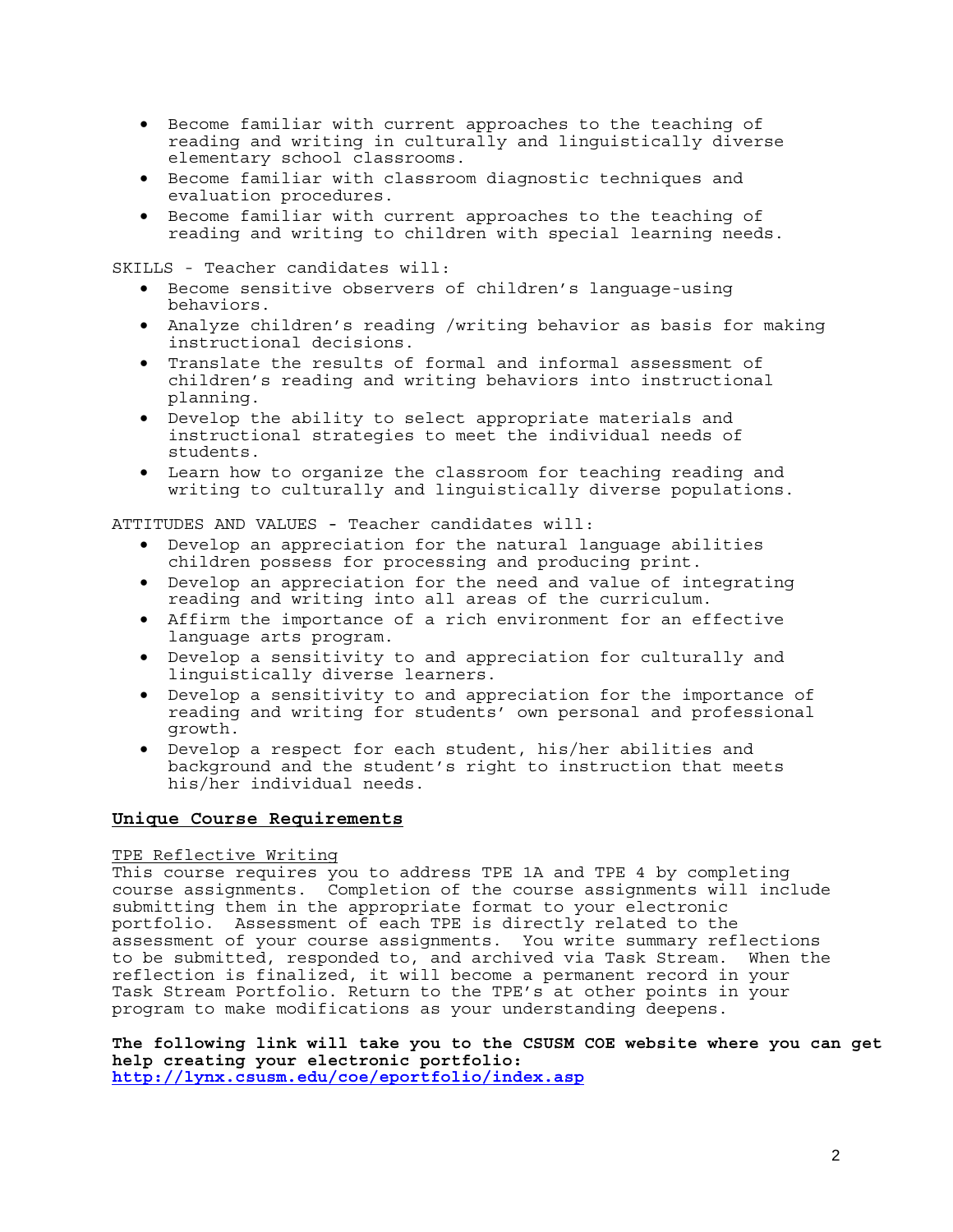**This following is the Task Stream home page link where you will register for Task Stream and return to when working on your electronic portfolio: http://www.taskstream.com**

## **Required Texts**

Johns, J. (2000). *Basic Reading Inventory: Pre-primer through Grade Twelve and Early Literacy Assessments. 9th Edition.* Kendall-Hunt. Tompkins, G. E. (2006). *Literacy for the 21st Century: A Balanced Approach. 4th Edition***.** Prentice Hall. Zarrillo, J. J. (2002). *Ready for RICA: A test preparation guide for California's Reading Instruction Competence Assessment.* Merrill Prentice Hall.(packaged as one). California Department of Education. (1999). Reading Language Arts Framework for California Public Schools: Kindergarten through grade twelve. Retrieved August 18, 2005, from http://www.cde.ca.qov/re/pn/fd/documents/lang-arts.pdf

**Task Stream**: This course requires students to use a Task Stream electronic portfolio. http://lynx.csusm.edu/coe/eportfolio/index.asp. This will take you to the CSUSM COE website where you can get help creating your electronic portfolio and information on required elements. http://www.taskstream.com is the Task Stream home page where you register for Task Stream and return to when working on your electronic portfolio.

### **Authorization to Teach English Learners**

This credential program has been specifically designed to prepare teachers for the diversity of languages often encountered in California public school classrooms. The authorization to teach English learners is met through the infusion of content and experiences within the credential program, as well as additional coursework. Students successfully completing this program receive a credential with authorization to teach English learners. *(Approved by CCTC in SB 2042 Program Standards, August '02)*

### **STUDENT LEARNING OUTCOMES**

### **Teacher Performance Expectation (TPE) Competencies**

The course objectives, assignments, and assessments have been aligned with the CTC standards for Multiple Subject Credential. This course is designed to help teachers seeking a California teaching credential to develop the skills, knowledge, and attitudes necessary to assist schools and district in implementing effective programs for all students. The successful candidate will be able to merge theory and practice in order to realize a comprehensive and extensive educational program for all students. You will be required to formally address the following TPEs in this course:

TPE 1A, Subject Specific Pedagogical Skills for Multiple Subject Teaching TPE 4, Making Content Accessible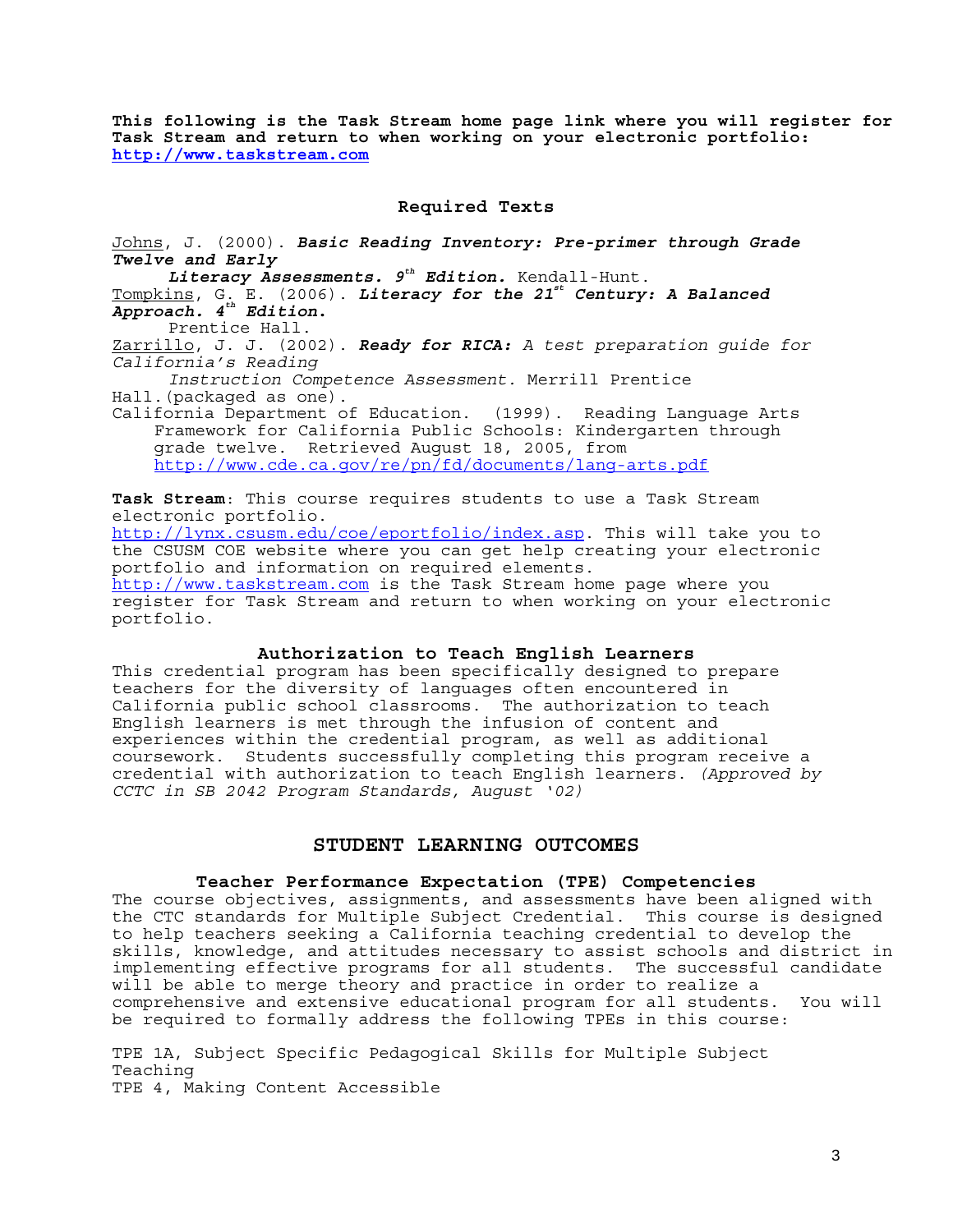### **College of Education Attendance Policy**

Due to the dynamic and interactive nature of courses in the College of Education, all students are expected to attend all classes and participate actively. At a minimum, students must attend more than 80% of class time, or s/he may not receive a passing grade for the course at the discretion of the instructor. Individual instructors may adopt more stringent attendance requirements. Should the student have extenuating circumstances, s/he should contact the instructor as soon as possible. *(Adopted by the COE Governance Community, December, 1997).* Attendance Policy:

A good student - and a good teacher - is one who is dependable and prompt. If you do not attend two (2) class sessions you cannot earn an A. If you are late, or leave early, for more than three (3) sessions you cannot earn an A. If you miss three (3) class sessions, you cannot earn a B

**Students with Disabilities Requiring Reasonable Accommodations**  Students with disabilities who require reasonable accommodations must be approved for services by providing appropriate and recent documentation to the Office of Disable Student Services (DSS). This office is located in Craven Hall 5205, and can be contacted by phone at (760) 750-4905, or TTY (760) 750-4909. Students authorized by DSS to receive reasonable accommodations should meet with their instructor during office hours or, in order to ensure confidentiality, in a more private setting.

## **Course Requirements**

### **(6) Field Observations: TPE 1A-Reading Artifact for Task Stream e-portfolio**

In the Literacy courses EDMS 521 and EDMS 522, complete Field Observation (FO) forms. Each Field Observation topic is related to a RICA area. Find the list of FO topics listed in the table below under the title of the literacy course you are taking this semester. Complete one Field Observation form for six (6) of these topics.

| EDMS 521                                                      | EDMS 522                                                         |
|---------------------------------------------------------------|------------------------------------------------------------------|
| Ongoing assessment (Ch. 1)                                    |                                                                  |
| Planning, organizing, managing<br>reading instruction (Ch. 2) |                                                                  |
| Phonemic Awareness (Ch. 3)                                    |                                                                  |
| Concepts about Print (Ch. 4)                                  | Content Area Literacy (Ch. 9)                                    |
| Phonics Instruction (Ch. 5)                                   | Independent Reading (Ch. 10)                                     |
| Spelling Instruction (Ch. 6)                                  | Literacy Assessment (Ch. 1)                                      |
| Reading Comprehension - Narrative<br>(Ch. 7)                  | Reading Comprehension -<br>Expository (Ch. 7)                    |
| Vocabulary Development (Ch. 12)                               | Literary Response and Analysis<br>(Ch. 8)                        |
| Structure of the English Language<br>(Ch. 13)                 | Supporting Reading through Oral and<br>Written Language (Ch. 11) |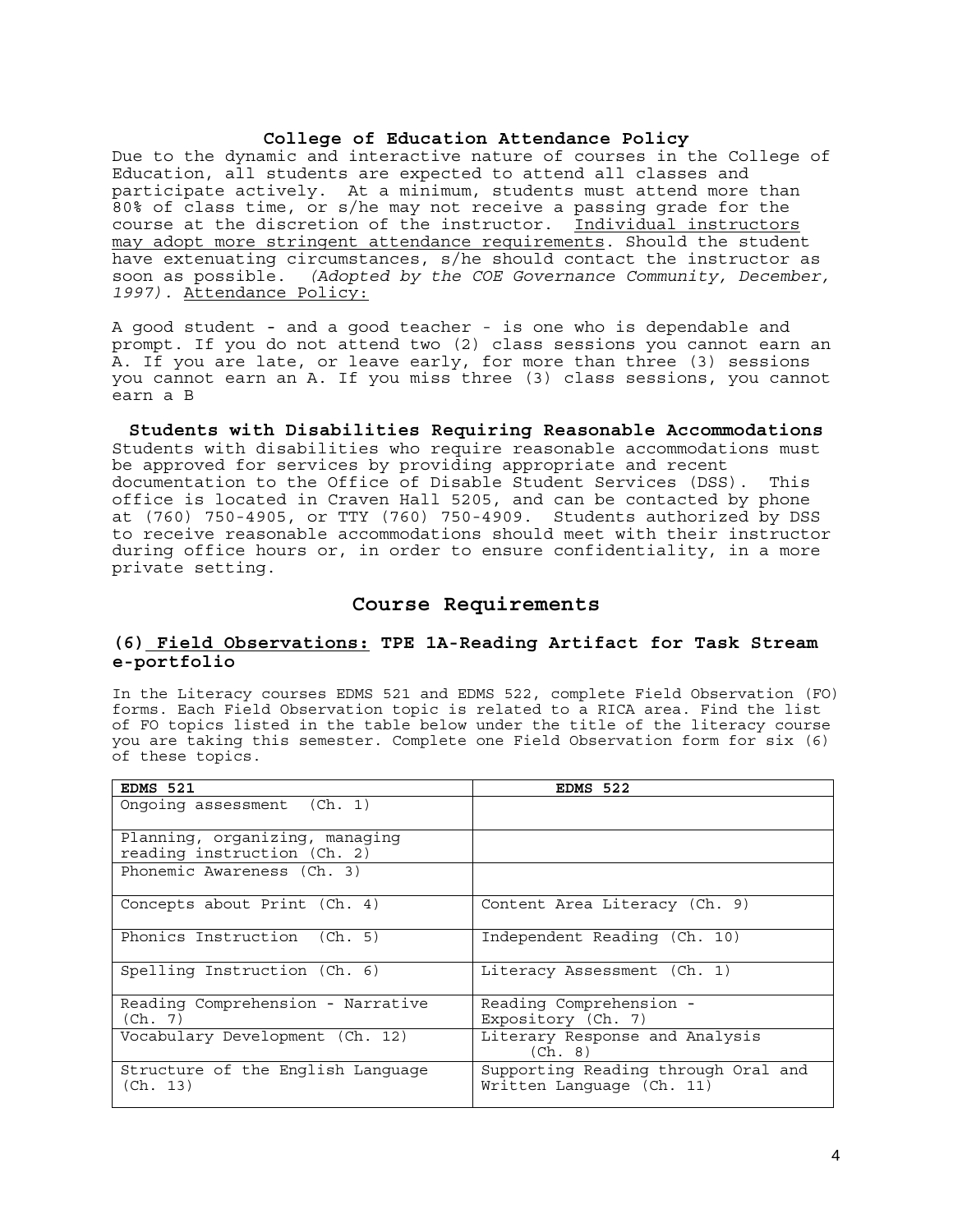*Note: In EDMS 521, you must accompany your FO assignment with the Task Stream ''reflection'' in order to earn full credit. In EDMS 521, your FO forms must all be placed into one (1) word document. This FO document is the artifact for the TPE IA-Reading and you must attach it to that section of your e-portfolio on Task Stream.*

Below, you see the FO form; save it to your word processing program. Field Observations are typed on a word processor to be submitted electronically to Web  $CT$ <sup> $6$ </sup> and to your Task Stream electronic portfolio.

In a Field Observation, write your observations of lessons related to balanced literacy and the RICA content areas taught in this course. Jot notes about activities teachers and students engage in, room arrangement, instructional methods and materials, student groupings, etc. Be sure to write your observations of the teacher and students in the ''Activity'' section and explain what two things you would have done differently in the ''Modifications'' section. Observations are **turned in electronically to WebCT 6 and later submitted to Task Stream for completion of TPE 1A.**  Use this format when completing each observation:

| Student Name                   |                   |  |  |
|--------------------------------|-------------------|--|--|
| Topic of Lesson                |                   |  |  |
| Date/Time                      |                   |  |  |
| Place (school/grade/classroom) |                   |  |  |
| Activity                       | Reflective Notes  |  |  |
|                                |                   |  |  |
|                                | Modifications (2) |  |  |
|                                |                   |  |  |
|                                |                   |  |  |
|                                |                   |  |  |

### **Reflective Statement for TPE 1A:**

After completing the Field Observations, write a Reflective Statement for TPE 1A.

Paragraph 1: This is a short, descriptive paragraph. Describe the TPE in your own words.

Paragraph 2: This is an analysis/explanation paragraph. Analyze the artifacts; describe how they demonstrate your understanding of the TPE. Make explicit links between the artifact and the TPE.

Paragraph 3: This is a reflective paragraph. Explain why this TPE is important to you as a teacher and to your students as learners.

Your Reflective Statement should be approximately 200-300 words. *You must attach your Field Observations as an artifact to support your*  ideas for your reflective statement. You may attach other artifacts supporting your ideas; the same artifact may appear in multiple TPE reflections. When you submit each TPE reflection, you receive feedback from me. When the reflection is finalized, it will become a permanent record in your Task Stream Portfolio. You may return to the TPE at another point in your program and make modifications as your understanding deepens.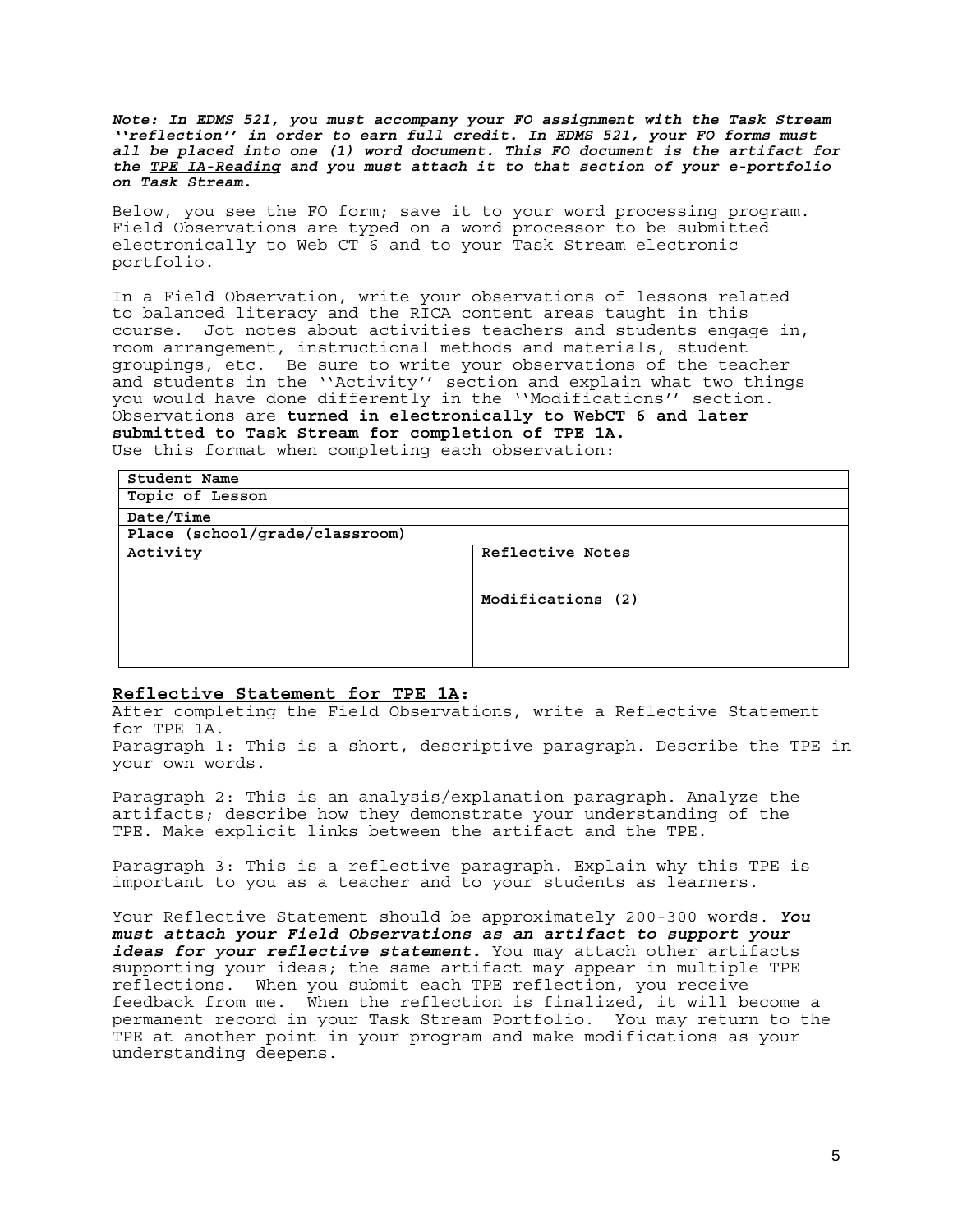### **Reading Strategy Lesson Plan: TPE 4 Artifact for Task Stream eportfolio**

In pairs, write and present a reading strategy lesson plan that is active, interesting, meaningful and accessible to diverse students. They can be mini-lessons, direct instruction, inquiry, or any format you choose. Make your lesson active, interesting, fun and meaningful (not longer than 15 minutes). Choose a reading standard for your grade level to guide your objectives; bring copies for the cohort on the day you present.

Sample lessons might include:

- Monitoring Reading
- Comprehension
- Content area reading
- Phonics
- Phonemic Awareness
- Organizing information while you read
- Relating what you are reading to what you already know
- Finding the main idea of a story
- Identifying patterns in a text
- Using graphic organizers for comprehension

We use CSUSM Literacy Team's Lesson Plan Guide (Garza, et. al.) for creating a lesson plan.

#### **Reflective Statement for TPE 4:**

After completing the Reading Strategy Lesson, write a Reflective Statement for TPE 4 as you did for TPE 1A.

### **Emergent Reader Mini-Case Study**

Gather and analyze data using emergent reader assessments to write a 4-page paper to share with your peers in round table discussions. We use the CSUSM Literacy Team's guide for conducting assessments and writing the case study.

### **RICA Study Sheets**

Complete a RICA study sheet for five (5) of the nine (9) RICA areas covered in the course. RICA study sheets include information on (a) what the content area is about,  $(b)$  ways of assessing it, (c) ways of teaching it, and (d) accommodations. Besides the course readings, Dr. Alice Quiocho's web site can also serve as a resource. The address is: http://www.csusm.edu/Quiocho. Click on ''reading instruction portfolio.'' See the section on accommodations for ideas on ways to support second language learners. Note: See **www.ed.gov/free/** for free Educational Materials.

- Section 1 Conduction Ongoing Assessment of Reading Development
- Section 2 Planning, Organizing, and Managing Reading Instruction
- Section 3: Phonemic Awareness
- Section 4: Concepts About Print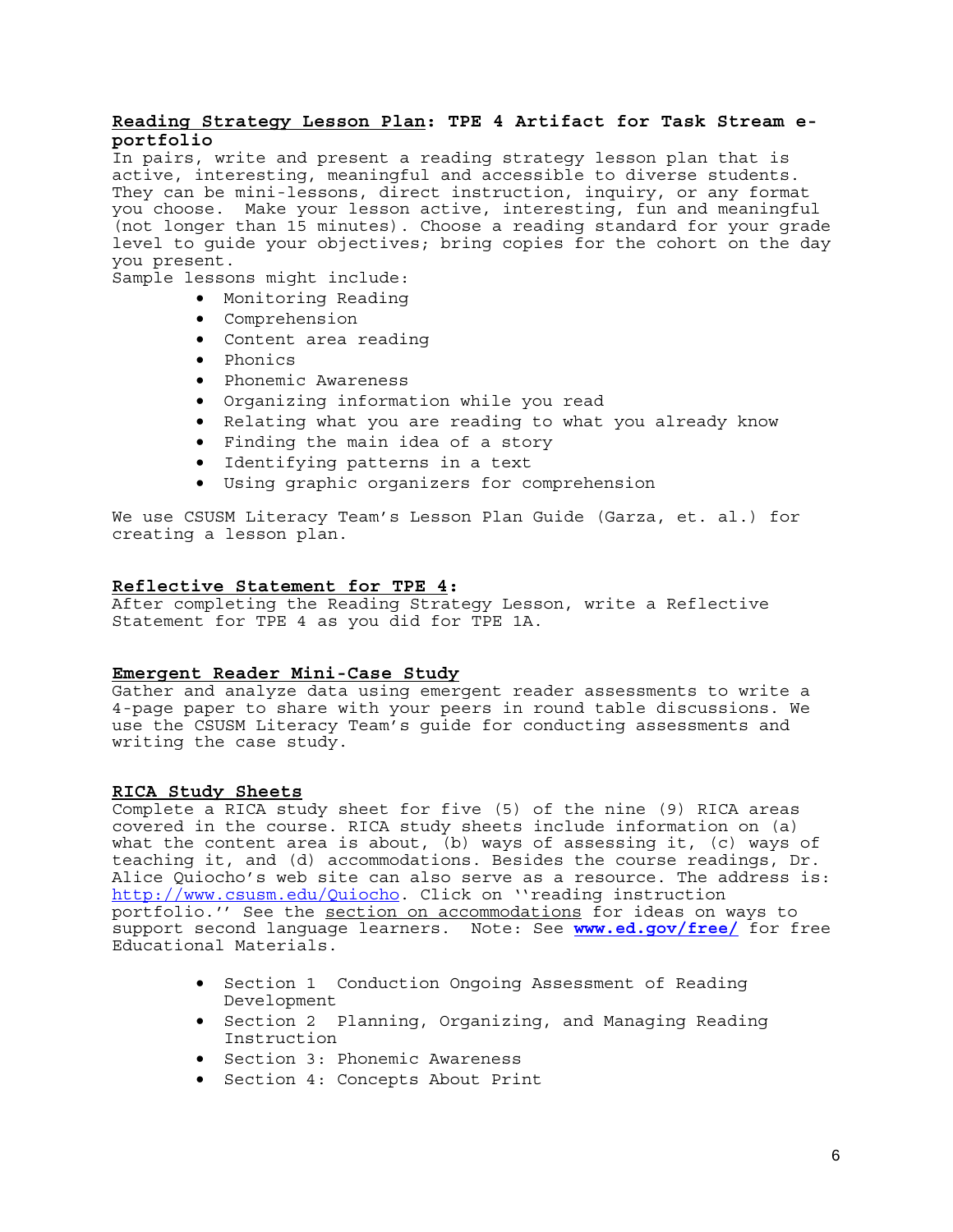- Section 5: Systematic, Explicit Phonics and Other Word Identification Strategies
- Section 6: Spelling Instruction
- Section 7: Reading Comprehension
- Section 12: Vocabulary Development
- Section 13: Structure of the English Language

**RICA STUDY SHEET** (Quiocho, 2000) **Component How to Assess How to Teach It (Strategies) Accommodations**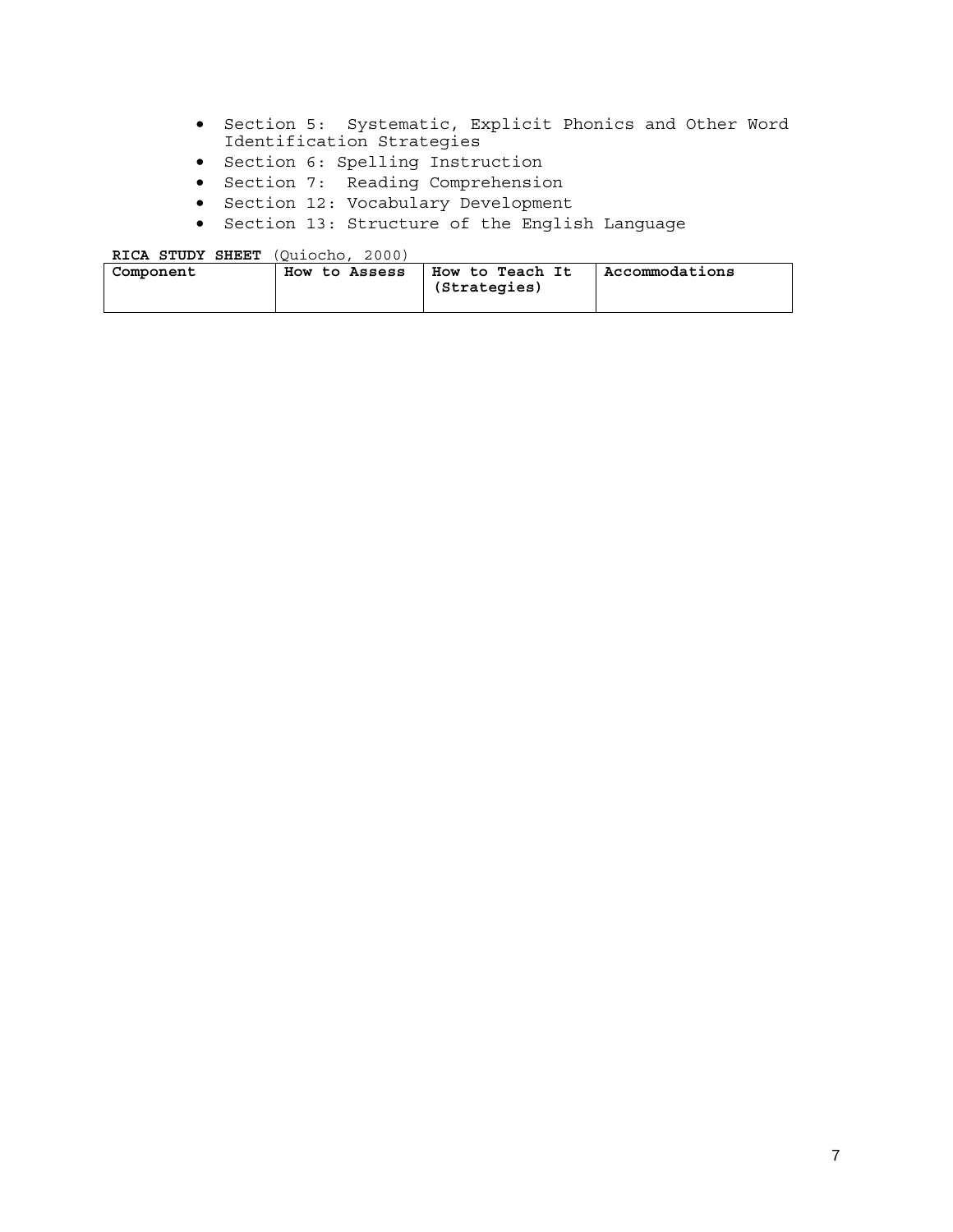# RICA Analysis Sheet

| Component                                                                                                                                                                  | How to Assess                                                                                                                                                                                                                                                                                                                                                                                                                                                                                                                                                                                      | How to Teach it<br>(Strategies)                                                                                                                                                                                                                                                                                                                                                                                                                                                                                                                                                                                                                                       | Accommodations                                                                                                                                                                                                                                                                                                                                                                                                                                                                                                                                                                                                                                                                                                                                                                                                                                                                                                                                                                                                                                                                                                                                                                            |
|----------------------------------------------------------------------------------------------------------------------------------------------------------------------------|----------------------------------------------------------------------------------------------------------------------------------------------------------------------------------------------------------------------------------------------------------------------------------------------------------------------------------------------------------------------------------------------------------------------------------------------------------------------------------------------------------------------------------------------------------------------------------------------------|-----------------------------------------------------------------------------------------------------------------------------------------------------------------------------------------------------------------------------------------------------------------------------------------------------------------------------------------------------------------------------------------------------------------------------------------------------------------------------------------------------------------------------------------------------------------------------------------------------------------------------------------------------------------------|-------------------------------------------------------------------------------------------------------------------------------------------------------------------------------------------------------------------------------------------------------------------------------------------------------------------------------------------------------------------------------------------------------------------------------------------------------------------------------------------------------------------------------------------------------------------------------------------------------------------------------------------------------------------------------------------------------------------------------------------------------------------------------------------------------------------------------------------------------------------------------------------------------------------------------------------------------------------------------------------------------------------------------------------------------------------------------------------------------------------------------------------------------------------------------------------|
| Phonemic<br>Awareness is<br>the conscious<br>awareness of<br>words are<br>made up of<br>individual<br>sounds--it is<br>the awareness<br>of the sounds<br>of a<br>language. | Phonemic awareness is<br>assessed by finding out<br>whether or not the<br>student is capable of<br>manipulating the<br>language. For example;<br>I would ask a<br>student to pick out<br>the first sound or<br>last sound of a<br>word,<br>$\bullet$<br>I would ask the<br>student to identify,<br>pronounce and blend<br>sounds or a segment<br>of a word,<br>I would ask students<br>$\bullet$<br>to identify<br>sentences, words, or<br>sounds to see if<br>they are aware of<br>the structure of a<br>sentence.<br>Assessment Tools<br>1.) The Yopp-Singer<br>Test of Phonemic<br>Segmentation | These are strategies<br>that can be used to<br>teach ELL and non-ELL<br>students phonetic<br>awareness,<br>Involve students<br>$\bullet$<br>in poetry, rhymes<br>and songs of all<br>types,<br>Use a chant to<br>$\bullet$<br>clap syllables in<br>students' names,<br>$\bullet$<br>Sort known objects<br>or pictures into<br>groups of similar<br>sounds (Realia<br>Cans),<br>Play a guessing<br>game using picture<br>cards and help the<br>children to put<br>together blends to<br>make their guess,<br>$\bullet$<br>Sing songs that<br>allow children to<br>replace sounds<br>with other sounds,<br>even to make<br>nonsense words,<br>Read to your<br>students. | For children with<br>special needs I<br>would use these<br>strategies,<br>Specific skills<br>instruction<br>alongside a basal<br>reading program-<br>This means I<br>would ask<br>students what<br>sounds they hear<br>in certain words<br>or what word<br>would make sense<br>in an empty space<br>within a<br>sentence. This<br>strategy would<br>allow me to<br>assess my<br>student's<br>progress,<br>Great children's<br>$\bullet$<br>literature books<br>including,<br>nursery rhymes,<br>alliterative<br>books, picture<br>books, rhyming<br>books, repetitive<br>pattern books,<br>Dr. Seuss books,<br>and alphabet<br>books with word-<br>picture formats,<br>Rhymes, chants,<br>$\bullet$<br>finger rhymes,<br>manipulatives,<br>games, role-<br>playing,<br>$\bullet$<br>Writing journals<br>and quick writes<br>(encourage)<br>invented<br>spelling!),<br>Provide a print<br>rich environment<br>including the use<br>of Word Walls,<br>Rebus activities-<br>$\bullet$<br>this activity is<br>when you replace<br>a noun in a<br>sentence with a<br>picture of the<br>The<br>noun.<br>student can then<br>replace the<br>picture with an<br>invented spelling<br>of the word. |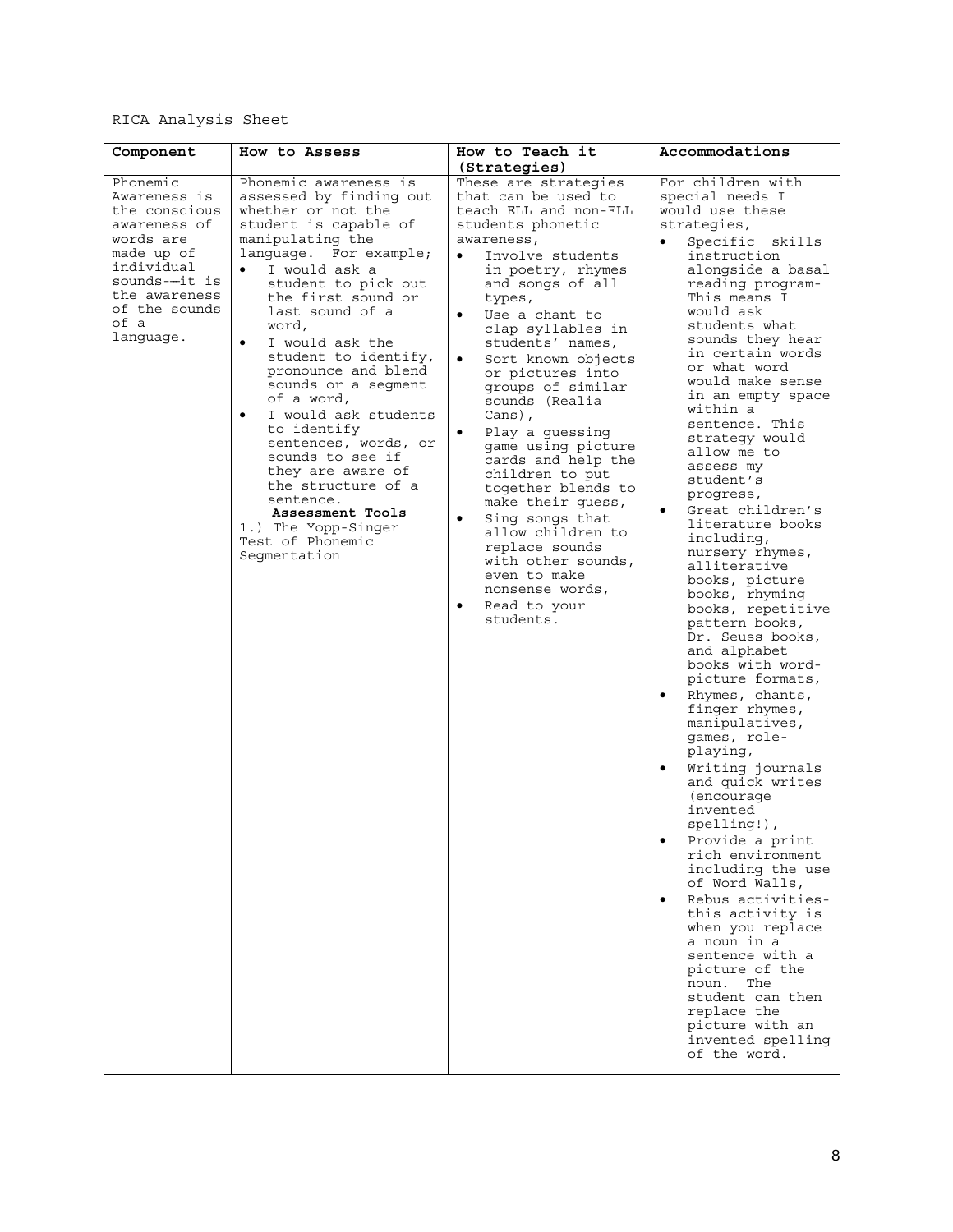### **Professional Disposition**

Grading in 521 includes a component of ''professional demeanor.'' Students in the College of Education conduct themselves in ways that are generally expected of those entering the profession. This includes:

- General classroom attendance, promptness, and participation;
- Attention to classroom discussion protocols;
- Social and cooperative skills;
- Attention to assignments (deadlines, quality, multi-tasking);
- General classroom demeanor;
- Flexibility;
- Openness to and enthusiasm for learning.

Each assignment is due on the date indicated on the syllabus **Late assignments will be penalized a 10% reduction in points for each day late**. After **one week,** late assignments will earn a **zero**. Unless extraordinary circumstances are made known, this is not negotiable.

If you think you could have done better on an assignment, you can request to redo it. A redone assignment will automatically have a reduction of 5%. If you have any questions or concerns, please feel free to come in and speak with us about them. Select a ''buddy'' to ensure you receive handouts and information when you must miss class.

You must maintain a B average (3.0 GPA) and cannot receive below a C+ in a course in your teacher education courses to receive a teaching credential from the State of California.

| Number         | Assignment                      | Points   |
|----------------|---------------------------------|----------|
| Required       |                                 | Possible |
| 6              | Field Observations              | 30       |
| 1              | Reading Strategy Lesson<br>Plan | 10       |
| $\mathfrak{D}$ | Reflective Statements           | 20       |
| 1              | Emergent Reader Mini-Case       | 30       |
| 5              | RICA Study Sheets               | 5        |
|                | Professional Dispositions       | 5        |

## **Grading Standards (Points)**

|      |           | A            | $93 -$<br>100 | A | $90 - 92$ |
|------|-----------|--------------|---------------|---|-----------|
| $B+$ | $87 - 89$ | $\mathbf{B}$ | $83 - 86$     | В | $80 - 82$ |
| C+   | $77 - 79$ | $\mathbf{C}$ | $73 - 76$     | C | $70 - 72$ |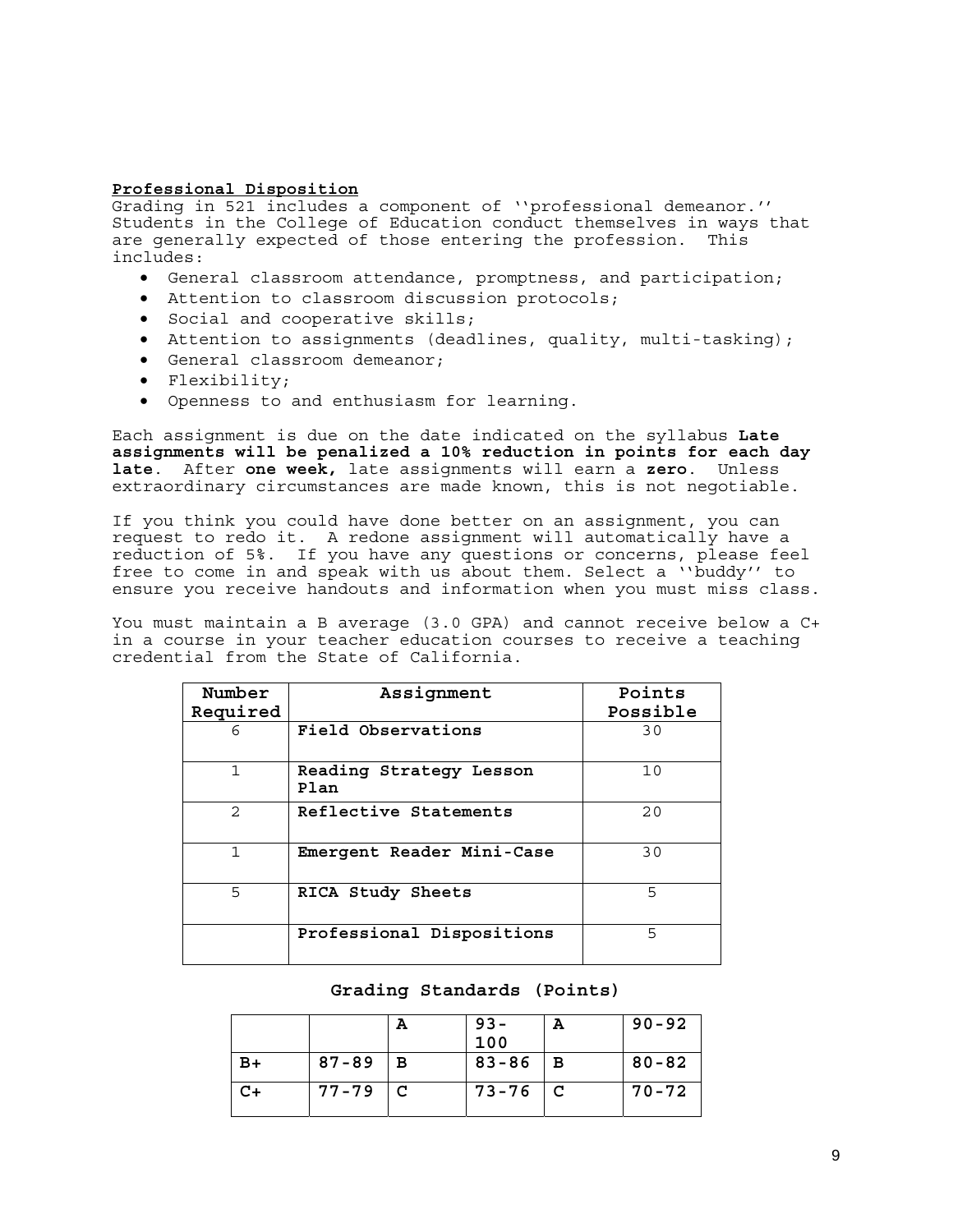### **All University Writing Requirement**

Writing requirements for this class will be met as described in the assignments. Every course at the university, including this one, must have a writing requirement of at least 2500 words.

#### **CSUSM Academic Honesty Policy**

''Students will be expected to adhere to standards of academic honesty and integrity, as outlined in the Student Academic Honesty Policy. All written work and oral presentation assignments must be original work. All ideas/materials that are borrowed from other sources must have appropriate references to the original sources. Any quoted material should give credit to the source and be punctuated with quotation marks

Students are responsible for honest completion of their work including examinations. There will be no tolerance for infractions. If you believe there has been an infraction by someone in the class, please bring it to the instructor's attention. The instructor reserves the right to discipline any student for academic dishonesty in accordance with the general rules and regulations of the university. Disciplinary action may include the lowering of grades and/or the assignment of a failing grade for an exam, assignment, or the class as a whole.''

Incidents of Academic Dishonesty will be reported to the Dean of Students. Sanctions at the University level may include suspension or expulsion from the University.

#### **Plagiarism:**

As an educator, it is expected that each student will do his/her own work, and contribute equally to group projects and processes. Plagiarism or cheating is unacceptable under any circumstances. If you are in doubt about whether your work is paraphrased or plagiarized see the Plagiarism Prevention for Students website http://library.csusm.edu/plagiarism/index.html. If there are questions about academic honesty, please consult the University catalog.

#### **Use of Technology:**

Students are expected to demonstrate competency in the use of various forms of technology (i.e. word processing, electronic mail, WebCT6, use of the Internet, and/or multimedia presentations). Specific requirements for course assignments with regard to technology are at the discretion of the instructor. Keep a digital copy of all assignments for use in your teaching portfolio. All assignments will be submitted online, and some will be submitted in hard copy as well. Details will be given in class.

### **Electronic Communication Protocol:**

Electronic correspondence is a part of your professional interactions. If you need to contact the instructor, e-mail is often the easiest way to do so. It is my intention to respond to all received e-mails in a timely manner. Please be reminded that e-mail and on-line discussions are a very specific form of communication, with their own nuances and etiquette. For instance, electronic messages sent in all upper case (or lower case) letters, major typos, or slang, often communicate more than the sender originally intended. With that said, please be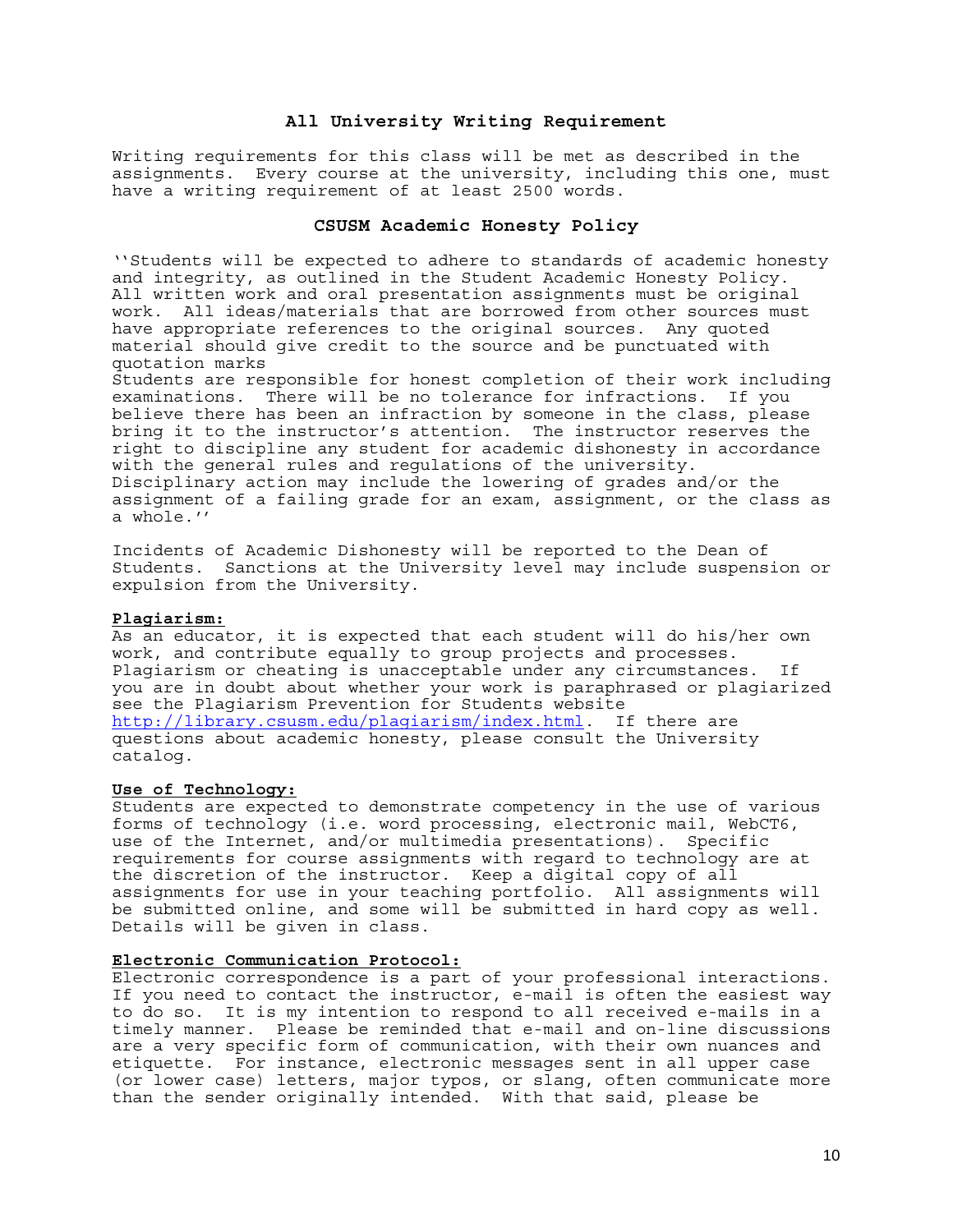mindful of all e-mail and on-line discussion messages you send to your colleagues, to faculty members in the College of Education, or to persons within the greater educational community. All electronic messages should be crafted with professionalism and care. Things to consider:

- Would I say in person what this electronic message specifically says?
- How could this message be misconstrued?
- Does this message represent my highest self?
- Am I sending this electronic message to avoid a face-to-face conversation?

In addition, if there is ever a concern with an electronic message sent to you, please talk with the author in person in order to correct any confusion.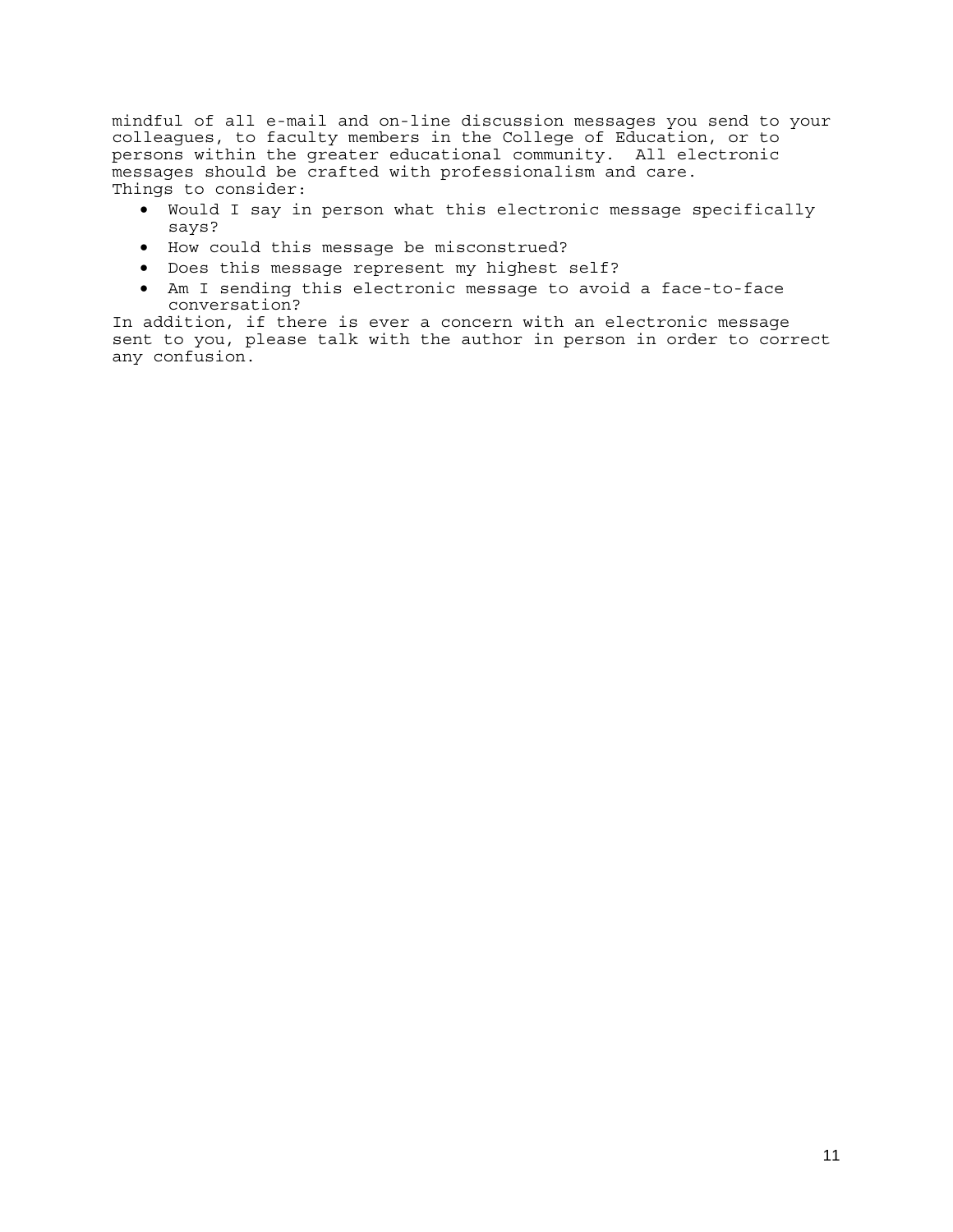# **COURSE SCHEDULE: EDMS 521, Fall 2007 The instructor reserves the right to modify the schedule**.

| Date                      | Topic                                                                                                             | Assignment                                                                                                                                     |
|---------------------------|-------------------------------------------------------------------------------------------------------------------|------------------------------------------------------------------------------------------------------------------------------------------------|
| Session 1<br>August 23    | Review syllabus<br>Balanced literacy<br>instruction                                                               | Tompkins: Chapter 1                                                                                                                            |
|                           | Reading process<br>Oral language, language<br>acquisition<br>Emergent Reader Mini- Case<br>Study                  | Tompkins: Chapters 2, 9<br>Zarrillo: Chapter 1<br>Johns                                                                                        |
| Session 2<br>August 30    | Reading instruction for<br>emergent and beginning<br>readers<br>Phonemic awareness                                | Tompkins: Chapters 3, 4<br>Zarrillo: Chapters 3, 4                                                                                             |
|                           | Reading comprehension -<br>narrative<br>Reading strategy lesson:<br>building background,<br>comprehensible input  | Tompkins: Chapters 7, 8<br>DUE: Observation 1<br>RICA Grid 1<br>DUE :                                                                          |
| Session 3<br>September 6  | Phonics<br>Spelling<br>Fluency<br>First grade reading                                                             | Tompkins: Chapters $\overline{4, 5}$<br>Zarrillo: Chapter 5, 6                                                                                 |
|                           | L1 transference<br>word recognition, spelling<br>Reading strategy lesson:<br>grouping & interaction               | Tompkins: Chapter 4, 5,<br>10<br>Zarrillo: 5, 6<br>Johns<br>DUE: Observation 2<br>DUE: RICA Grid 2                                             |
| Session 4<br>September 13 | Activities: Narrative<br>comprehension<br>Reading Strategy Lesson<br>Guided practice<br>Strategies<br>Scaffolding | Tompkins: Chapters 7, 8<br>Zarrillo: Chapter 7                                                                                                 |
|                           | Vocabulary<br>Writing<br>word choice<br>L2 vocabulary instructional<br>activities<br>Lesson plan presentations    | Tompkins: Chapter 2, 6<br>Zarrillo: Chapter 11, 12<br>DUE: Reading Lesson Plan<br>DUE: TPE 4 Reflective<br>Statement<br>Observation 3<br>DUE : |
| Session 5<br>September 20 | Technology in reading and<br>writing<br>Second grade reading                                                      | Assigned Websites                                                                                                                              |
|                           | Writing<br>Syntax<br>Grammar                                                                                      | Tompkins chapters: 1, 8<br>Zarrillo: Chapters 11,<br>13<br>Observation 4<br>DUE:<br>RICA Grid 3<br>DUE:<br>DUE: Reflections                    |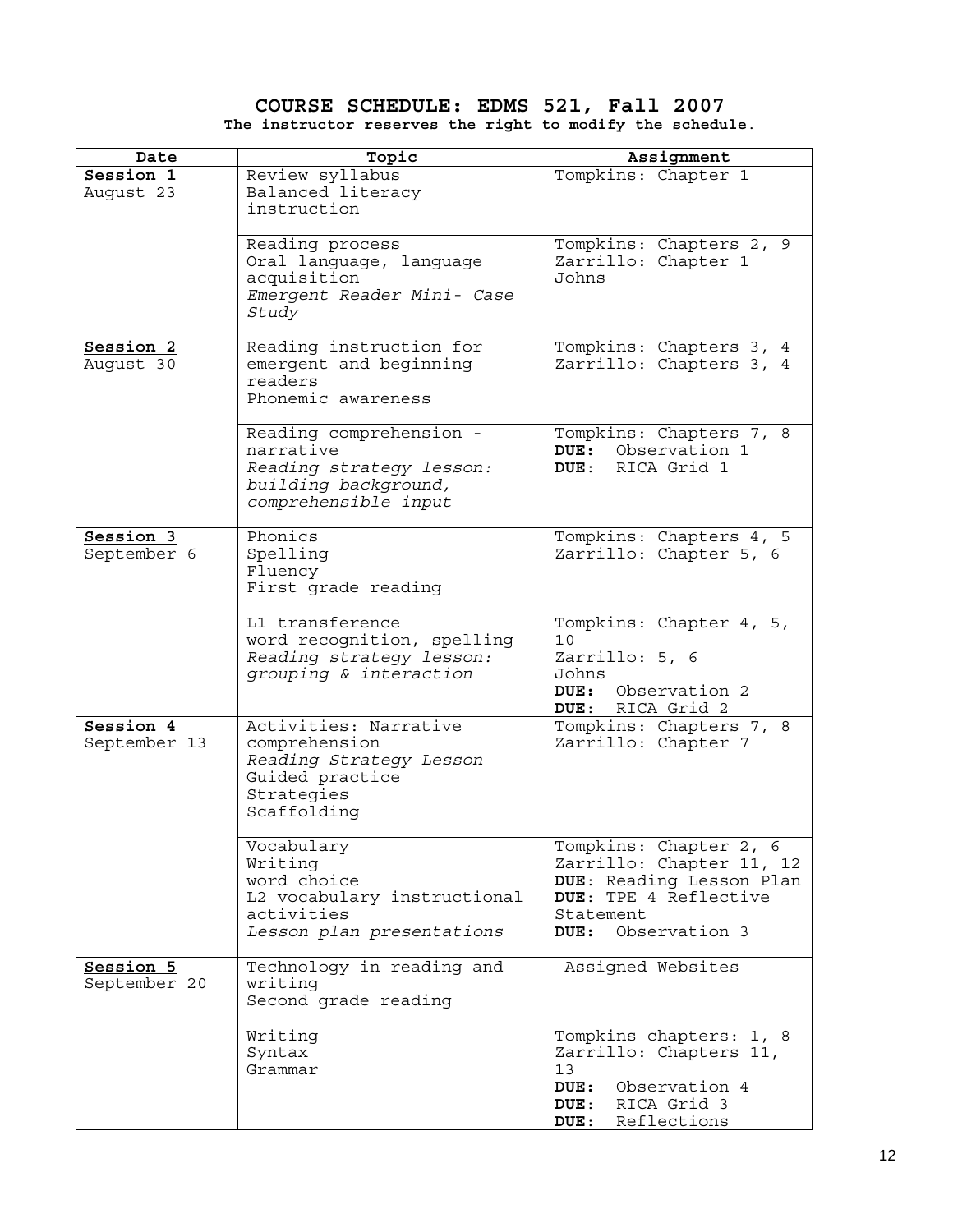| Session 6<br>September 27 | Visit the Baharona Center<br>Primary language support    |                                                                                                          |
|---------------------------|----------------------------------------------------------|----------------------------------------------------------------------------------------------------------|
|                           | Emergent reader mini-case<br>study & literacy assessment | Tompkins: Chapter 9<br>Zarrillo: Chapter 1, 14<br>Johns<br><b>DUE:</b> Observation 5<br>DUE: RICA Grid 4 |
| Session 7                 | Third grade reading                                      |                                                                                                          |
| October 4                 | Mini-case study round table                              | DUE: Mini-Case Study                                                                                     |
|                           | discussions                                              | <b>DUE:</b> Observation 6                                                                                |
|                           |                                                          | DUE: RICA Grid 5                                                                                         |
| Session 8                 | Preparing for RICA                                       | DUE: TPE 1A "Reflective                                                                                  |
| October 11                |                                                          | Statement''                                                                                              |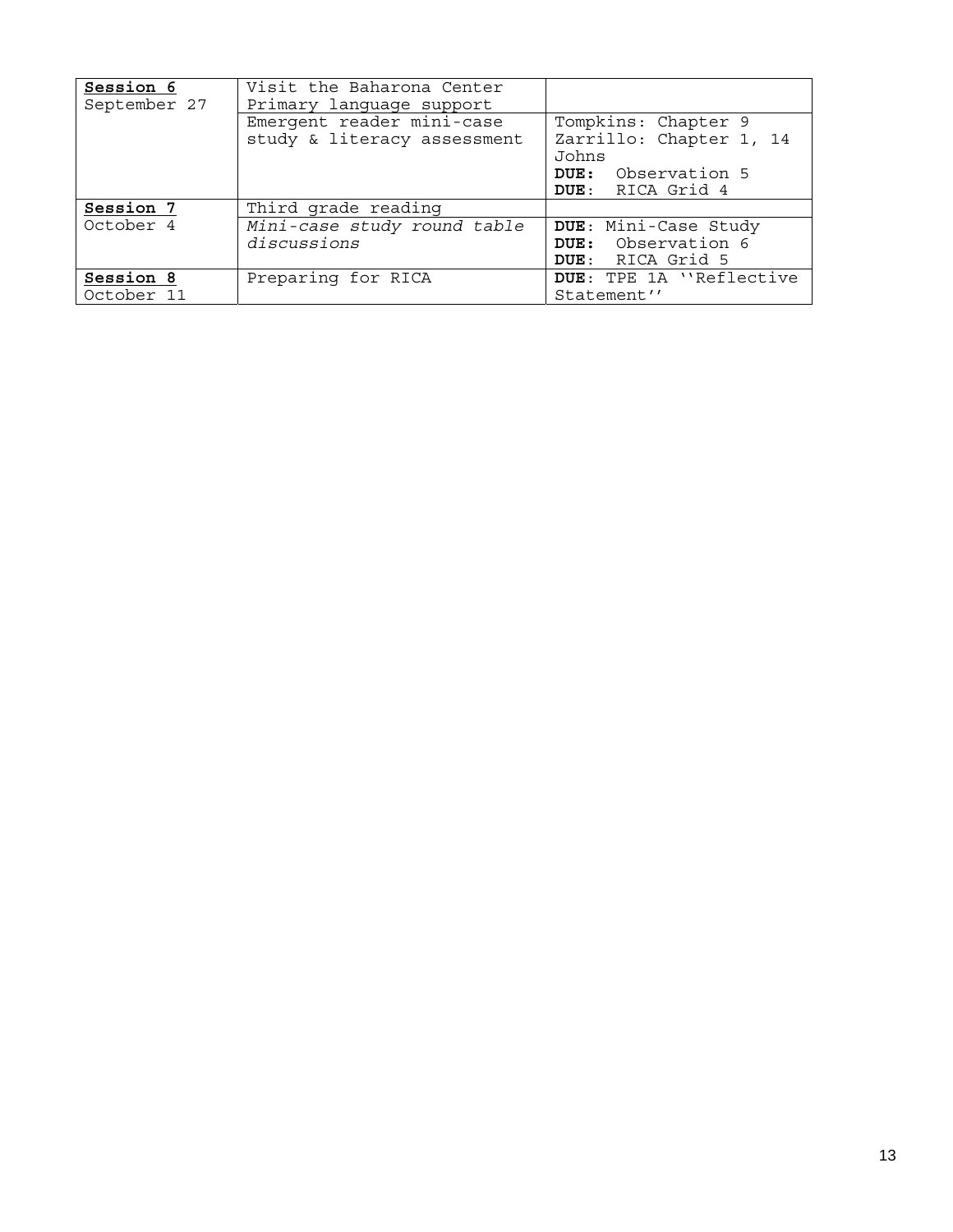| PART 1:                                          | PART 2:                                                  | PART 3:                                                         |
|--------------------------------------------------|----------------------------------------------------------|-----------------------------------------------------------------|
| LANGUAGE STRUCTURE AND                           | METHODOLOGY OF BILINGUAL,                                | <b>CULTURE AND</b>                                              |
| FIRST- AND SECOND-LANGUAGE<br><b>DEVELOPMENT</b> | ENGLISH LANGUAGE<br>DEVELOPMENT, AND CONTENT             | CULTURAL DIVERSITY                                              |
|                                                  | <b>INSTRUCTION</b>                                       |                                                                 |
| I. Language Structure and<br>Use:                | Theories and Methods<br>I. <b>I</b><br>οf                | I.<br>The Nature of Culture                                     |
| Universals and Differences                       | Bilingual Education                                      |                                                                 |
| (including the structure of                      |                                                          |                                                                 |
| English)                                         |                                                          |                                                                 |
| A. The sound systems of<br>language (phonology)  | A. Foundations                                           | A. Definitions of culture                                       |
| <b>B.</b> Word formation<br>(morphology)         | <b>B.</b> Organizational models:<br>What works for whom? | B. Perceptions of culture                                       |
|                                                  | C. Instructional                                         | C. Intra-group differences                                      |
| C. Syntax                                        | strategies                                               | (e.g., ethnicity, race,<br>generations, and micro-<br>cultures) |
|                                                  | Theories and Methods<br>II.                              | D. Physical geography and                                       |
| D. Word meaning (semantics)                      | for Instruction In and<br>Through English                | its effects on culture                                          |
|                                                  | A. Teacher delivery for                                  |                                                                 |
| E. Language in context                           | both English language<br>development and content         | E. Cultural congruence                                          |
|                                                  | instruction                                              |                                                                 |
|                                                  | B. Approaches with a focus                               | Manifestations of<br>II.                                        |
| F. Written discourse                             | on English language<br>development                       | Culture: Learning About<br>Students                             |
|                                                  | C. Approaches with a focus                               | A. What teachers should                                         |
|                                                  | on content area<br>instruction (specially                | learn about their<br>students                                   |
| G. Oral discourse                                | designed academic                                        |                                                                 |
|                                                  | instruction delivered<br>in English)                     |                                                                 |
| H. Nonverbal communication                       | D. Working with                                          | B. How teachers can learn                                       |
|                                                  | paraprofessionals                                        | about their students                                            |
|                                                  |                                                          | C. How teachers can use<br>what they learn about                |
| I. Language Change                               |                                                          | their students                                                  |
|                                                  |                                                          | (culturally responsive<br>pedagogy)                             |
| Theories and Factors in<br>II.                   | III.<br>Language and Content                             |                                                                 |
| First- and Second-Language                       | Area Assessment                                          | Cultural Contact<br>III.                                        |
| Development<br>A. Historical and current         |                                                          |                                                                 |
| theories and models of                           |                                                          |                                                                 |
| language analysis that                           | A. Purpose                                               | A. Concepts of cultural                                         |
| have implications for<br>second-language         |                                                          | contact                                                         |
| development and pedagogy                         |                                                          |                                                                 |
| B. Psychological factors                         |                                                          |                                                                 |
| affecting first- and<br>second-language          | <b>B.</b> Methods                                        | <b>B.</b> Stages of individual<br>cultural contact              |
| development                                      |                                                          |                                                                 |
| C. Socio-cultural factors                        |                                                          |                                                                 |
| affecting first- and<br>second-language          | C. State mandates                                        | C. The dynamics of<br>prejudice                                 |
| development                                      |                                                          |                                                                 |